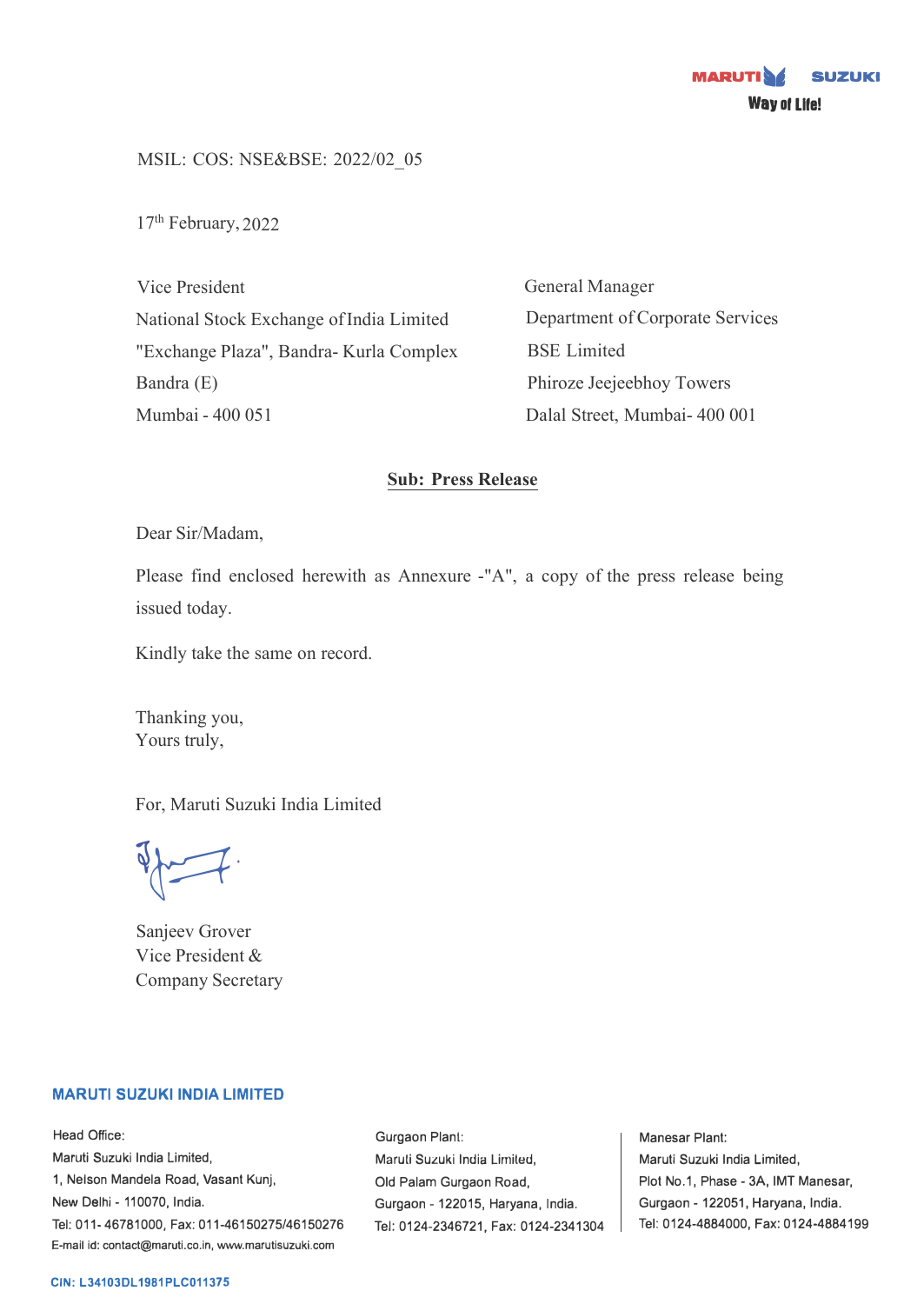#### **Media Release**

### **Maruti Suzuki Subscribe expands further. Partners with Quiklyz by Mahindra Finance**

- o *Adds Kolkata market in its Subscription program, now available across 20 cities*
- o *Customers can now also subscribe Maruti Suzuki vehicles for a period of 60 months*
- o *Subscription partners:* Quiklyz by Mahindra Finance, Orix, Myles and ALD

**New Delhi, 17 th February, 2022:** Maruti Suzuki India Limited today announced its partnership with Quiklyz by Mahindra Finance for its Subscribe program. Quiklyz will offer a white plate subscription for the Maruti Suzuki range of vehicles. The Company has further added Kolkata market to its Subscription program.

Launched in July 2020, Maruti Suzuki Subscribe is a program where a customer can enjoy owning a car without buying a vehicle. It allows the customer to opt from a range of Maruti Suzuki vehicles, for multiple tenure options, for an all-inclusive fixed monthly rental. This monthly rental includes the vehicle usage charges, registration charges, maintenance, insurance, and other common services related to vehicle usage. Once the tenure is over, the customer has an option to switch over to a new car or avail the option of purchasing the subscribed car. The service also offers the customers the option of foreclosing the subscription at any point in time.

On this occasion, **Mr. Shashank Srivastava, Senior Executive Director, Marketing and Sales, Maruti Suzuki India** 

**Limited,** said, *"The car subscription is a relatively new concept for the customers in India. In less than two years of its launch, we have received a phenomenal customer response for Maruti Suzuki Subscribe with nearly 1,00,000 enquiries. The Subscription program allows the customer to select from a bouquet of vehicle options, as per their requirements. We have been constantly upgrading our Subscribe program services with learnings and feedback from our customers. This has encouraged us to expand Maruti Suzuki Subscribe to newer markets like Kolkata and partner with Quiklyz by Mahindra Finance. Through this new partnership and expansion, we look forward to serving our customers with more ease and convenience."*

Speaking on the partnership, **Mr. Turra Mohammed, SVP & Business Head, Quiklyz,** said *"Car subscription is gaining pace as customers' ownership preference is changing across all* 



*segments, including individual, professional, SME and corporate. Subscription provides super convenience and unmatched flexibility, something that customers expect and want from their car ownership experience. Quiklyz by Mahindra Finance is committed to playing a significant role in this market. Therefore, we are excited to partner with Maruti Suzuki to provide unmatched subscription service for the entire range of Maruti Suzuki portfolio."*

Maruti Suzuki Subscribe today offers cars across 20 cities including Delhi-NCR, Bengaluru, Hyderabad, Pune, Mumbai, Chennai, Ahmedabad, Jaipur, Indore, Mangalore, Mysore and the new addition Kolkata.